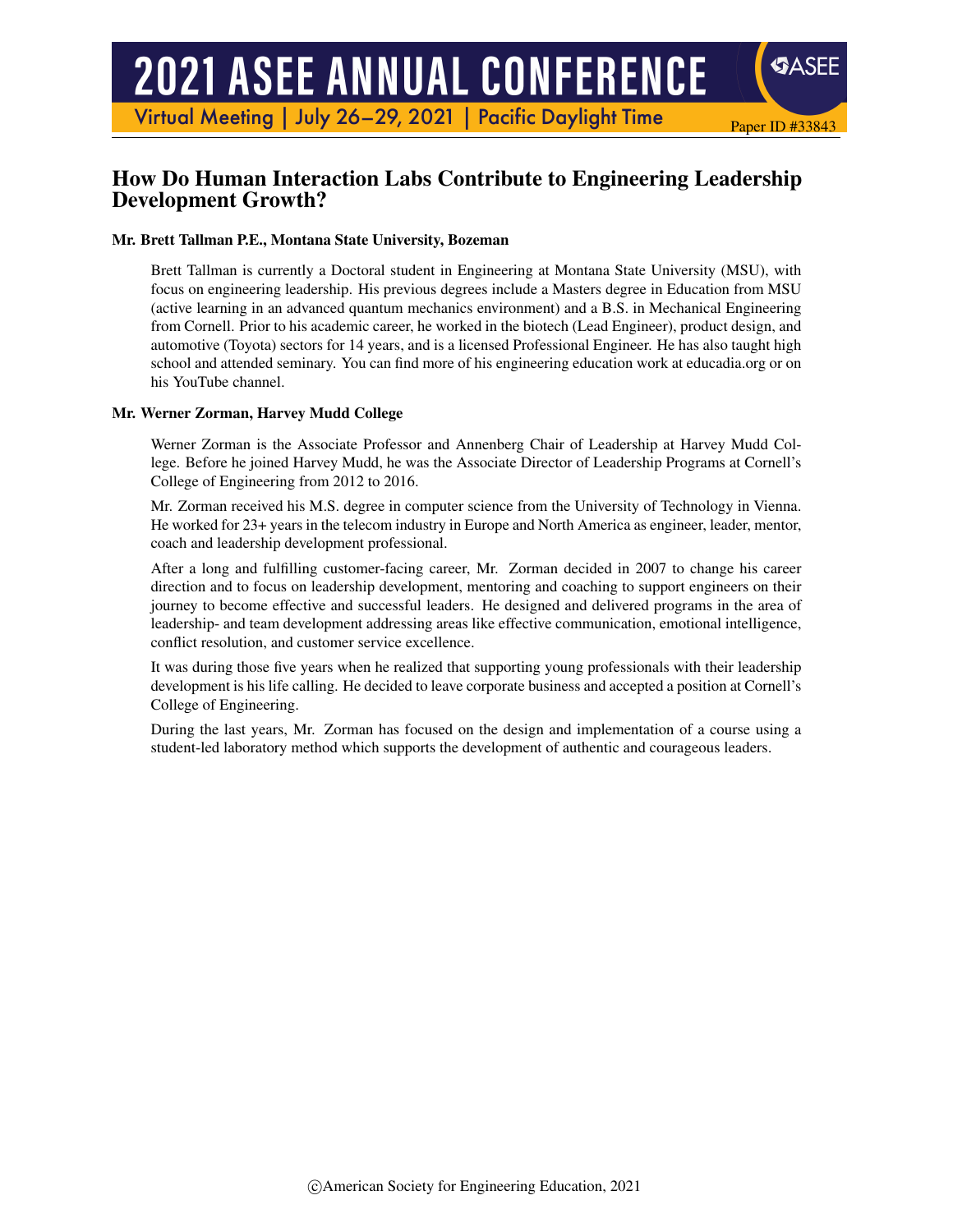## **How Do Human Interaction Labs Contribute to Engineering Leadership Development?**

## **Abstract**

This paper outlines the impact of a small group experiential learning course (Human Interaction Lab) that cultivates authentic engagement between participants. Unlike many experiential learning environments, this course is fundamentally learner-centered, where students designate both the content of discussion and the norms that dictate behavior. While initiatives to develop leadership skills are ubiquitous, few have demonstrated effectiveness in cultivating mature, authentic interpersonal interaction necessary for relational leadership. In addition, while many theories have attempted to understand leadership, an increasingly popular—and successful- approach to understanding relational leadership development is identity.

Previously published qualitative analysis of participant data from Human Interaction Labs (HILs) has provided insight into personal development and the mechanisms through which participants were impacted and has been previously published. These labs provide a scaffold for cultivating intrapersonal, interpersonal, and group-based competencies by promoting an authentic, holistic, relational framework. The course consists of several separate-- but interdependent—activities, such as group participation, readings, reflection, and a retreat.

The purpose of this practice paper is to further interpret the (previously published) value of HILs, but within a leadership identity framework. Because of their positive impact on identity development, these Labs may hold promise as an environment in which students can develop healthy relational leadership processes. Three identity-based frameworks will be used to interpret the influence of HIL structure and experiences: Leadership Identity Development (LID), self-authorship, and Community of Practice (CoP).

This paper addresses the impact that experiential learning courses can have on leadership identity development. The activities that comprise HILs will be presented. A brief review of the literature will provide context for further identity-based interpretation. With background established, the work will present ways in which HILs impact leadership identity development. Findings paint a broad picture of how HILs develop identity, including the importance of learner-centered structure, a dialogue of reflection and feedback, learning by doing, and a longterm group-based environment . In summary, this research provides a starting point for further qualitative and quantitative exploration of Human Interaction Labs' impact on engineering leadership identity development.

## **Introduction**

For several decades, industry leaders have been pushing for more preparation in professional skills amongst engineering graduates. In particular, leadership has emerged as an important quality in new graduates as they engage with the workforce. This is reflected in current ABET standards and the core goals of the National Academy of Engineering (NAE) Grand Challenges.

Increasingly, higher education institutions are responding to these demands. For example, there is an increasing number of engineering leadership development programs, as well as increasing research in the topic [e.g., 1, 2]. However, there is concern that these leadership programs may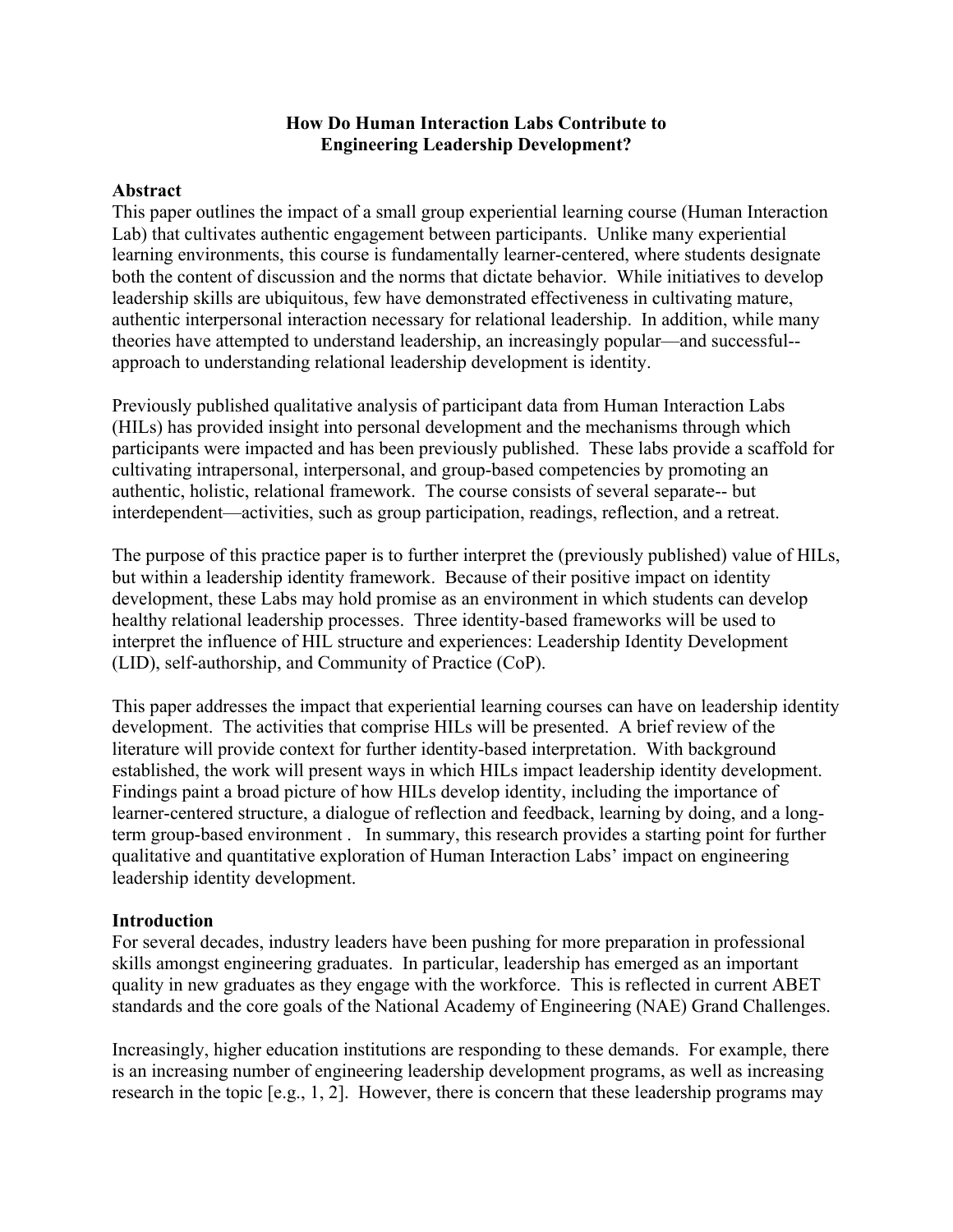not be contributing to leader development effectively. Moreover, without clear agreement (and metrics) about what constitutes effective engineering leadership, there are limited tools to assess the impact of various approaches.

Fortunately, the challenge of describing leader development (a necessary prerequisite to developing it) has been taken up by the leadership studies literature with increasing interest over the past 15 years. This field has used the complex, individual and staged characteristics of identity to explore those same aspects of leadership development. While identity has proven powerful in describing leader development in this field, identity has not seen widespread application in the engineering leadership literature, let alone its programs.

While early research indicates that engineering leadership development may be well-served by identity-based approaches, the existing literature is only just beginning to explore this topic. Hence, studies that further understanding of engineering leadership identity may improve the ability of university programs to cultivate student leadership effectiveness.

# *Outline*

- 1. Introduction
- 2. Identity background
	- 2.1. Personal
	- 2.2. Professional
	- 2.3. Leadership
- 3. HIL background
	- 3.1. Activities
	- 3.2. Objectives
- 4. Identity & HIL
- 5. Methodology
- 6. Findings
	- 6.1. Overall
	- 6.2. Intrapersonal
	- 6.3. Interpersonal
	- 6.4. Group
	- 6.5. Summary
	- 6.6. Limitations
- 7. Conclusion

# *Identity*

Identity is a diffuse concept with many definitions; it will here be defined as "how persons position themselves and are positioned by society" [3]. While a full exploration of identity is outside the scope of this discussion, it is worth noting that Erik Erikson's [4] seminal 8-staged theory was the first to explicitly create a psychosocial perspective [5]. This perspective focused on individuals' self-view and their relationship with society; it has also provided the foundation for subsequent development of identity in the literature [6].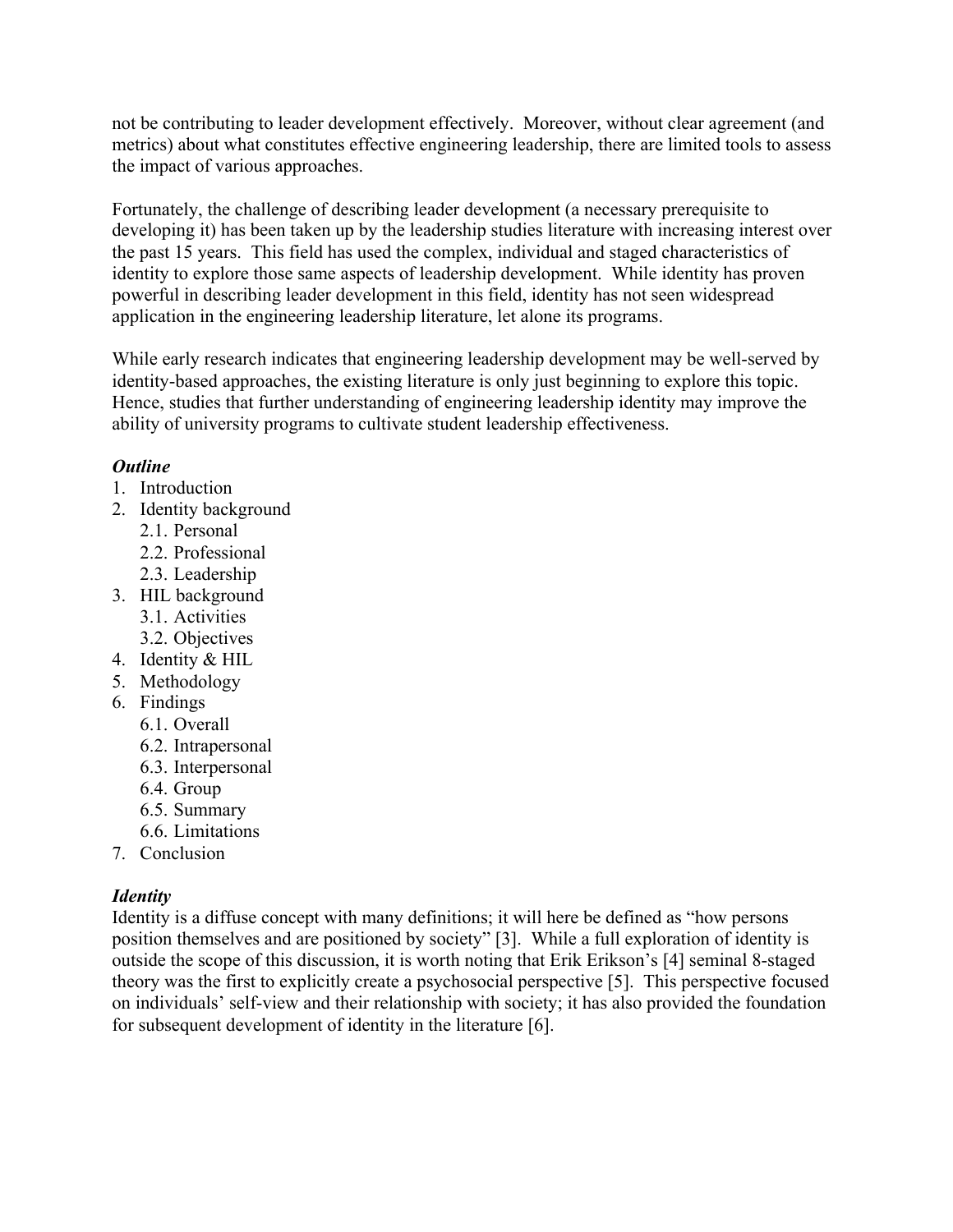While the interdependent characteristic of identity--where aspects of one's identity grow relatively in concert with one another [7]—lend it to a broad range of fields, this paper will focus on three particularly relevant aspects of identity: personal, professional, and leadership (Figure 1). Personal identity-- as outlined by self-authorship [9][8][11]-- describes how an individual makes sense of the world around them. Professional identity focuses on how one sees oneself in technical and interpersonal aspects of their work [10]. Finally, leadership identity—as defined by Leadership Identity Development (LID) [11]-- outlines how individuals come to see themselves as leaders, based on experience, self-efficacy, feedback, and values [12, 13]. In sum, a psychosocial approach of professional and leadership identity, combined with core concepts relevant during college-age personal identity development, provide context for the path taken by this paper.

The use of identity as a framework has several characteristics that are particularly valuable to understand college student development. First, identity provides a lens for understanding the complexities and personal nature of student development [14]. Development is complex, moving forward several steps, then stabilizing in times of integration; it is also personal, as students develop along varied dimensions. Second, identity provides a framework for dealing with dynamic staged processes, such as are encountered during the transformative experiences that typically characterize the undergraduate journey. Third, identity provides insight into motivation, making it a useful construct for understanding retention. The cumulative effect of these characteristics suggest that identity is an effective framework for understanding student education. In fact, the case has been made that engineering education is— by definition engineering identity formation [15].



Figure 1: Relationship between identity components

# *Personal Identity*

Possibly the most important concept to college students in the realm of personal identity is selfauthorship. Self-authorship describes the ability of an individual to create their own knowledge and to reflectively engage with others. It is critical to students' development as it reflects their psychological differentiation from co- constructors of childhood, as they begin to distinguish ideas grounded on the internal self from those grounded on others' influence [16]. Selfauthorship characterizes moving from externally derived meaning making structures, to internally controlled ones, as detailed by Baxter Magolda [16]. Her work emerged out of Kegan's 6-staged theory of development, which focused on one's locus of control [8].

Research has found that several experiences are particularly effective at developing selfauthorship [17]: self-authorship grew when students were expected to create their own views and take responsibility for them (p. 878); self-authorship also grew when critical approaches were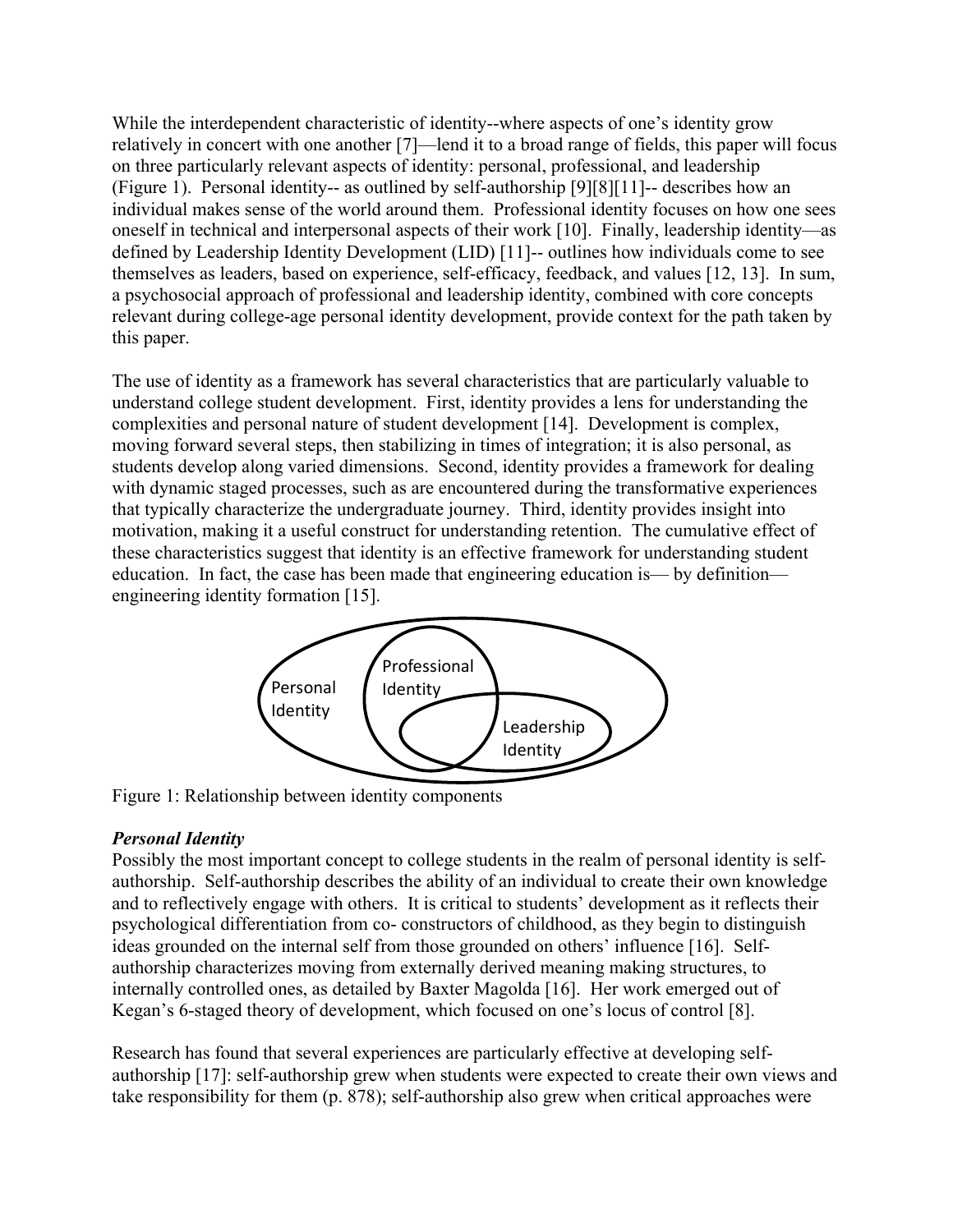scaffolded in class concurrent with guidance and support from supportive faculty and peers (p. 879). In summary, self-authorship is a central component of college student development, and it can be cultivated by giving students responsibility, scaffolding, and support as they exercise autonomous and critical behaviors.

# *Professional Identity*

Lave and Wenger's [18] Community of Practice (CoP) model outlines a framework for understanding professional identity. This model is based on trade apprenticeship, consisting of a central community of experts surrounded by members exhibiting various levels of engagement. In this community, recognition by others (in terms of practice and values) is the way one moves into more central roles in the community. Newcomers to the community increase their own sense of belonging in the group through three modes: imagination (i.e., how can I see myself as a member?), engagement (i.e., how can I participate in this community?), and alignment (i.e., how do my values align with this community's?) [19]. This theory suggests that increased sense of communal belonging is important to increased professional identity. Moreover, this approach highlights the importance of how novice practitioners develop by taking initiative and responsibility to forge their own path of growth; this theory therefore foregrounds self-authorship as a central component of professional identity development. Finally, Lave's [18] and Wenger's [19] early works include compelling critiques of existing university practices and how they create barriers for healthy professional identity development. Proposed solutions are rooted in the three modes of belonging: engaging in meaningful work with responsibility, imagining oneself as an engineer (often through reflection or exploration) and aligning one's values and behaviors with those of the profession [19].



Figure 2: Leadership Identity Development Developmental Sources [23]

# *Leadership Identity*

This paper will use the Leadership Identity Development (LID) model to address leadership development processes and mechanisms [11, 21]. This model argues that six stages describe a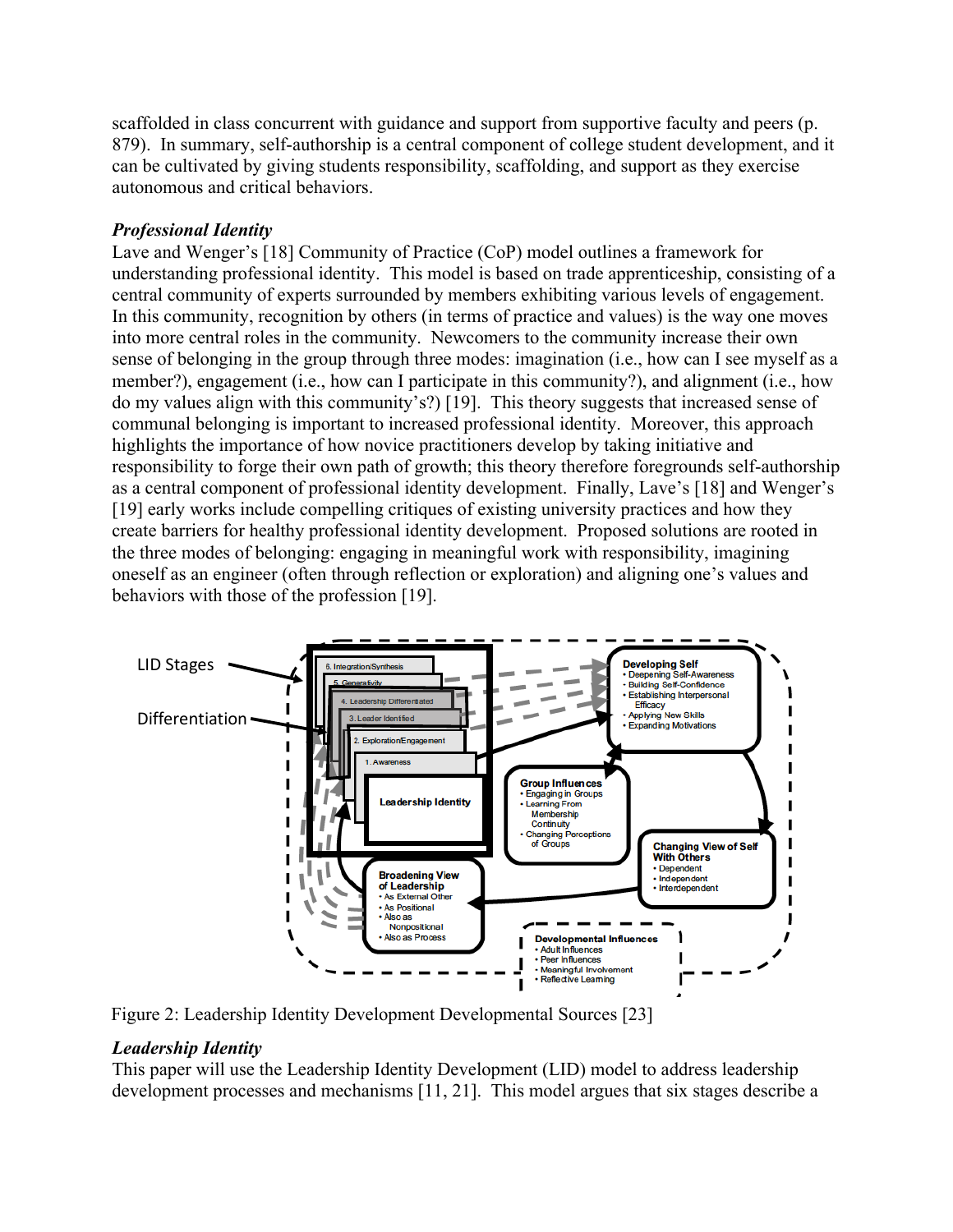progression of simple awareness of positional leaders to incorporating relational leadership processes into one's identity. Within this model, typical college students are transitioning from a positional to a relational view of leadership through a process called Differentiation [22]. During this process, students learn that leadership is not necessarily bound to position or authority.

Development along these six stages is cultivated and influenced by five categories of experiences: *Developmental Influences, Developing Self, Group Influence, Changing View of Self with Others*, and *Broadening View of Leadership* (Figure 2).

- 1. *Developmental Influences* impact students broadly, often in dynamic ways (e.g., adults first recognize potential and later functioned as meaning-makers).
- 2. *Developing Self* characterize experiences that effect personal growth, expressed through five sub-categories, per Figure 1.
- 3. *Group Influence* includes interactions that are group based, such as engagement (e.g., increased clarity regarding their commitment to a group through engagement experiences), learning from membership continuity (i.e., gaining increased insight through seeing group change over time), and changing perceptions of the group (i.e., understanding how the group engages with external agents with increasing clarity). Group recognition and feedback are important mechanisms for assessing leadership behavior effectiveness.
- 4. *Changing View of Self* captures the development of students from being dependent on others to being independent from others to being interdependent with others.
- 5. *Broadening View of Leadership* captured aspects of development pertaining to more expansive thinking about leadership. Students who integrate a stable view of leadership into their identity are able to see the leadership process in groups and how individuals engage meaningfully with that process.

In summary, these five categories communicate essential experiences through which leadership identity develops and shifts. It is worth noting that these categories are involved in the growth of individuals at all stages of the LID model, but the ways in which they interact and express student experience is complex and variable, reflecting the dynamic nature of identity development [11].

One prominent literature stream on engineering leadership identity is emerging from University of Toronto's Troost ILead. Their qualitative exploration of 61 Canadian professional engineers found that engineering leaders expressed themselves along three orientations [20]. These engineers shared their well-developed technical problem-solving skills with others through informal mentorship—*technical mastery*; they built effective and efficient teams across organizational units by learning about and leveraging their colleagues' strengths—*collaborative optimization*; and they used entrepreneurial thinking to bring technically sound ideas to market *organizational innovation.* In summary, these orientations reflect how leadership is expressed in the engineering profession. More, they illustrate both the varied ways in which individuals engage with others, as well as the diverse goals towards which these leadership behaviors work.

# *Identity Summary*

In summary, identity approaches provide a framework for understanding student development across three core domains: personal, professional, and leadership. Self-authorship is an essential process in personal identity development during the college years. The CoP model outlines ways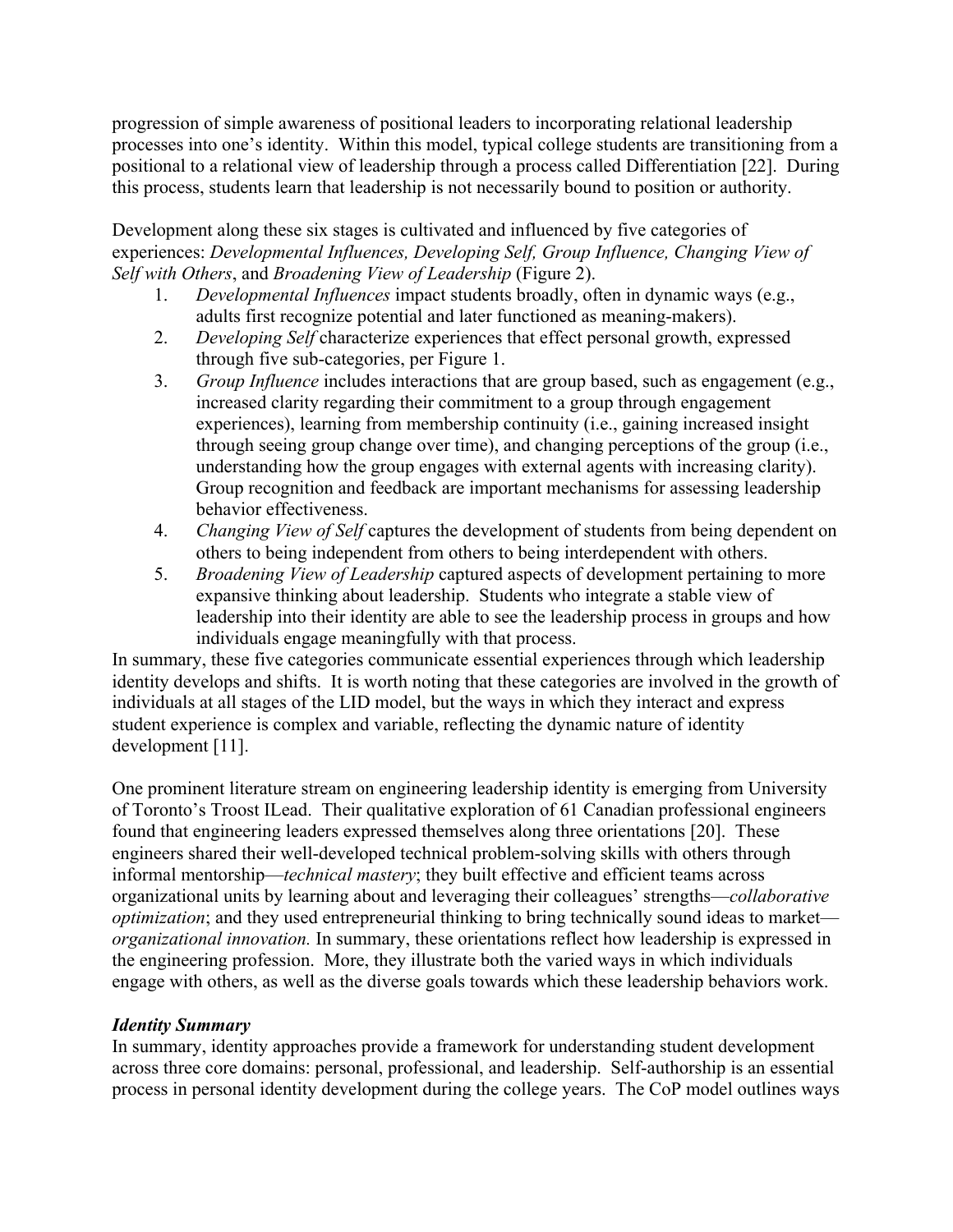in which belonging is essential to professional identity. The LID model outlines processes typical of relational leadership development. In sum, identity frameworks provide insight into the types of experiences and environments that lead to complex development.

# **Human Interaction Labs**

The Human Interaction Lab (HIL) is a program that revolves around weekly T-groups, with cohorts of approximately 12 people. Charles Seashore describes T-Groups as a *"…type of experience-based learning where participants work together in a small group over an extended period of time, and learn through analysis of their own experiences, including emotions, reactions, perceptions, and behavior*" [36]. Further practices and characteristics may be explored in more detail in the literature [31]–[35].

While experiential education covers a broad range of pedagogies, the T-Group approach is distinct in several ways. The major differences between the T-Group method and other experience-based learning models are described by Chris Argyris as follows [37]:

- There is no agenda, except as the group provides it.
- There are no norms of group operations.
- For some time, the experience is confusing, tension-laden, and frustrating for most participants.
- The educator doesn't provide the leadership that a group of students would normally expect and stays quiet most of the time, except for occasional interventions.

The objectives and design of HILs (as well as research on the effectiveness) are described in detail in the HIL literature [31]–[35], [48], [51]–[53]. Unlike conventional HILs which are usually offered as intensive multi-day seminars, the HIL which is used as the basis for this paper is a semester-long leadership course for undergraduate students at a liberal arts STEM college in the US which is similar to the course "Interpersonal Dynamics" offered at the Stanford Graduate School of Business [38].

# *HIL Activities*

The HIL structure operationalized here consists of six core activities: T-groups, Reflective Assignments, Learning Partners, Readings, Learning Goals, and a Final Weekend Retreat. Reflective Assignments provide participants to explore their emotional and cognitive reactions during T-groups, with feedback offered by the facilitator. Learning Partners are peers who can



Figure 3: HIL Activities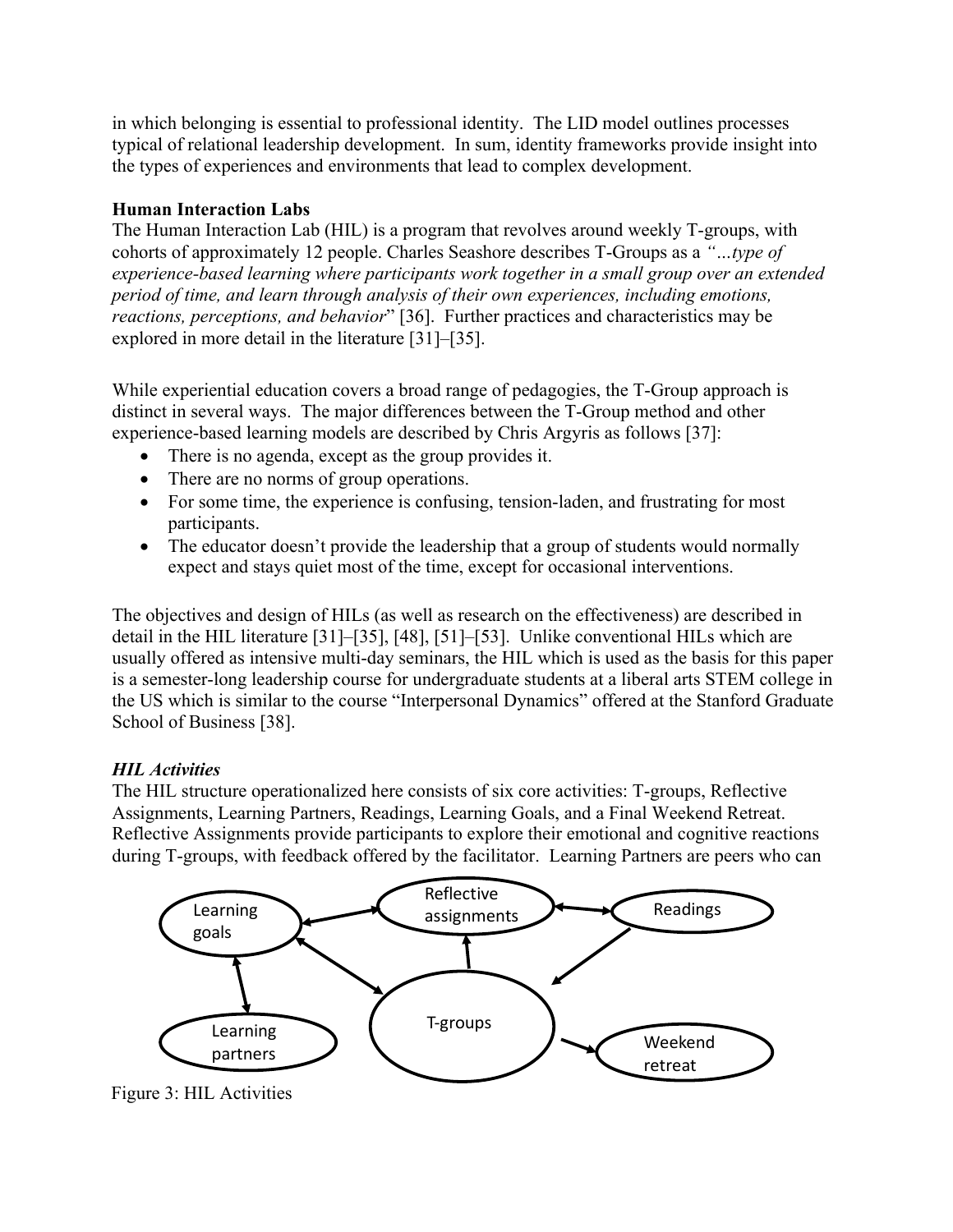provide honest feedback and support in a relatively safe context. Readings inform the types of experiences that typify the T-group experience. Learning Goals are objectives that individuals set to support their own growth. Finally, the Weekend Retreat is a culminating experience for participants to reflect, appreciate one another, and interpret the entire experience.

# *HIL Objectives*

Finally, the objectives of this HIL-based course are to support development along three Levels of Analysis: intrapersonal skills, interpersonal skills, and group culture (Figure 4). These domains reflect the distinct, but connected, ways students experience and grow during their participation. They use reflective self-awareness to guide increasingly authentic engagement with others. This process leads to the creation of a group culture that provides psychological safety and meaningful engagement.

In regards to *intrapersonal* skill development, the objectives of the course are to help students increase their understanding of their own thoughts and emotions (self-awareness) as well as their ability to influence their thinking patterns and regulate their emotions (self-regulation), which are two important domains of emotional intelligence (EI), introduced by Salovey and Mayer in 1990 [39]. Since then, EI has been researched in much detail [40]–[43], including the importance of emotional intelligence for leader success [44]–[47].



Figure 4: HIL levels of analysis

In regard to *interpersonal* skill development, the objectives of the course are twofold. First, the course should help students increase their ability to understand other people's reasoning and emotions (social awareness). Second, it should increase their ability to create and maintain trusted and productive relationships (relationship management), which are two additional domains EI [41].

In regard to understanding and influencing *group culture* (dynamics, norms, and development) [48], [49], the objectives of the course are to help students gain awareness of group-level phenomena like psychological safety [20] and increase their ability to create and maintain inclusive group culture. This culture invites group members to engage productively and to support all group members through a culture of honesty, empathy, and inclusion.

Finally, an identity lens is especially useful in elucidating the ways in which these three levels of analysis are deeply bound to one another. As individuals position themselves in society, they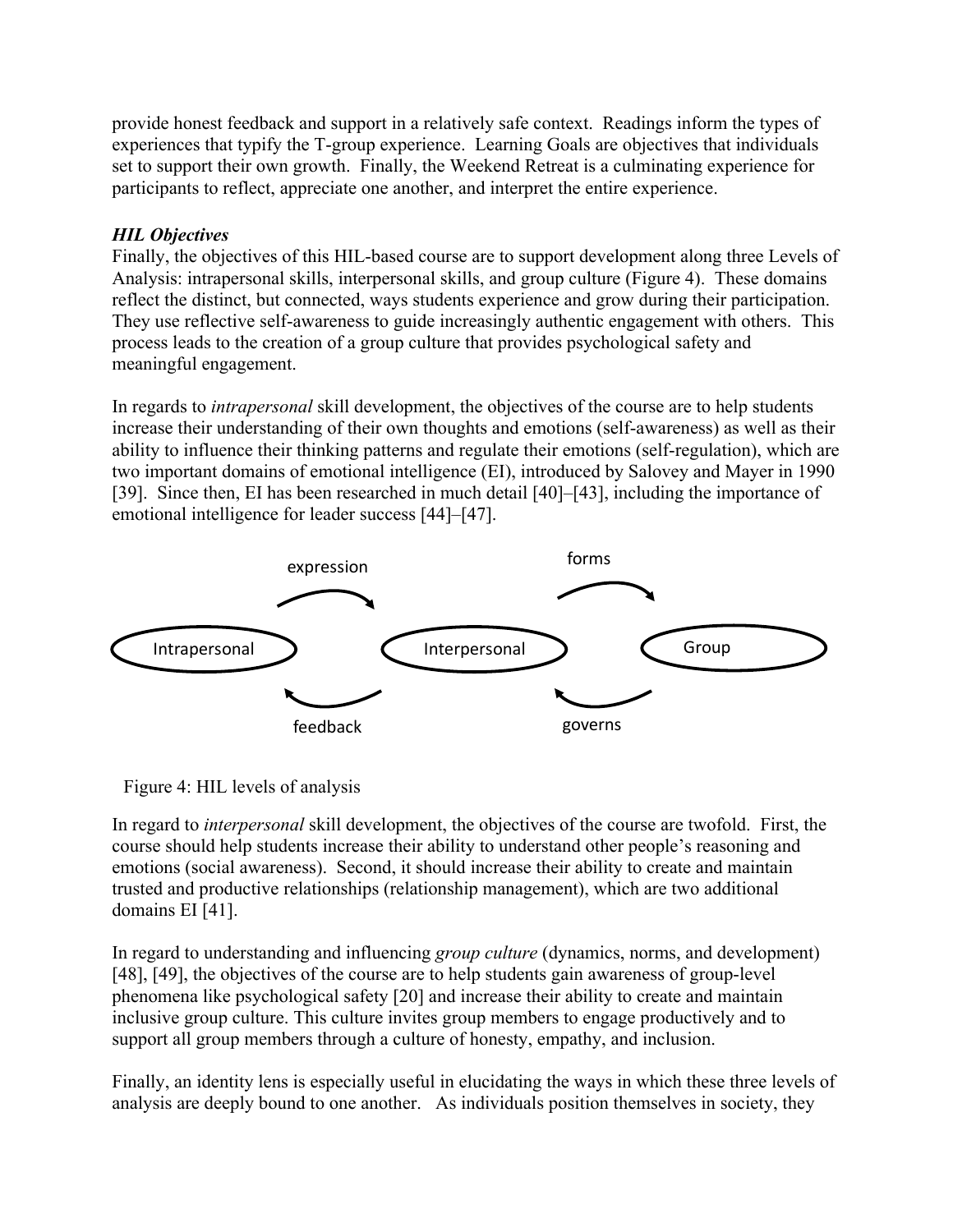receive feedback regarding the ways in which they express themselves. This means that intrapersonal growth must be validated by and negotiated through interpersonal experiences in order to integrate with one's identity. Hence, these interpersonal influential aspects both follow from intrapersonal expressions, as well as influence the intrapersonal vector. In a similar way, shared interpersonal experiences-- and how they are received and interpreted—form a group culture. Likewise, there is ongoing negotiation between interpersonal events and group-based culture. In other words, the norms that are validated during cumulative interpersonal experiences become the expectations of the group, and the group culture governs the expected parameters of interpersonal engagement. These mutually dependent relationships between the three levels of analysis reflect the complexity of living in community (Figure 4).

# **Connecting HIL and LID**

With developmental models for interpersonal engagement (HILs) and leadership (LID) outlined, a theoretical connection between the two models may be explored. While leadership development involves a complicated process (Figure 2), many of the developmental experiences center around meaningful interpersonal experiences, which are a core component of HILs.



Figure 5: HIL activity connection with LID processes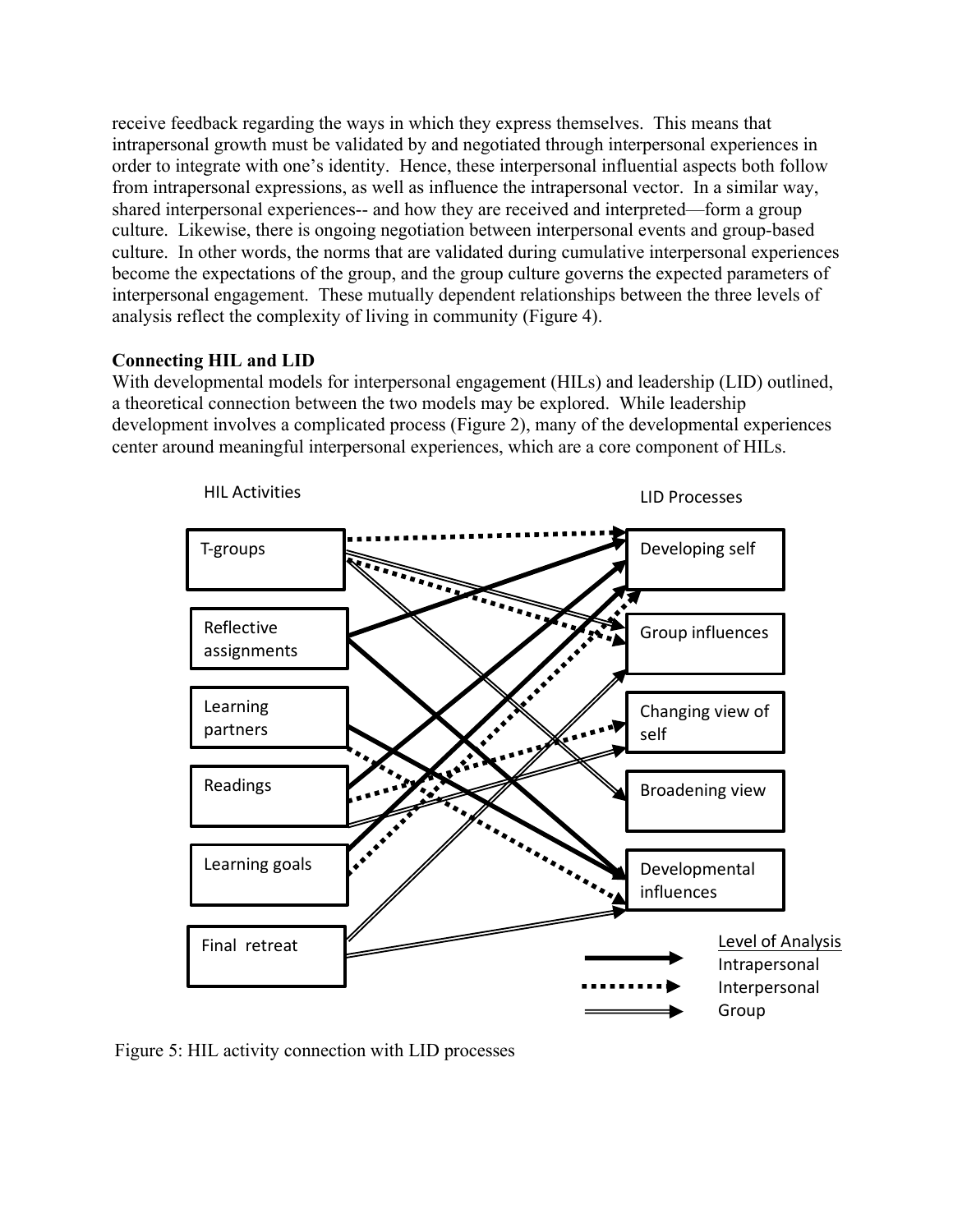An examination of the existing literature suggests that HIL activities support LID processes and mechanisms along several core pathways (Figure 5). First, T-groups provide an environment for Developing Self (though challenging interactions), engaging with Group Influences (during sharing and feedback), and Broadening View (of how to influence group behavior). Reflective Assignments address Developing self (through self-exploration) and provide Developmental Influence (through informed feedback). The third HIL activity, Learning Partners, serve to support and challenge individuals in the complexities of HILs; these peers serve as Developmental Influences along multiple levels of analysis. Readings facilitate complex ways of Developing self (through theoretical models) and Changing View of Self (through scaffolding authentic engagement and dynamic theoretical models). Participant Learning Goals support one's Developing Self (through focused cultivation of a personal goal). Finally, the Final Retreat provides opportunity for group-level experiences that can be quite powerful, reflecting the LID Group Influences and Developmental Influences (due to meaningful nature of the experience).

In summary, HIL activities map directly onto LID model processes. Moreover, the Intrapersonal, Interpersonal, and Group levels of analysis provide additional nuance for the ways in which identity is affected: the connection between these two approaches provide a model of HILs may contribute to leadership development. This practice paper will use a qualitative approach to explore these connections more in detail.

## **Methodology**

The guiding research question in this work was the following: *How do HILs contribute to leadership identity development?* To address this question, qualitative data from previous HILs were interpreted using the three identity lenses (personal, professional, and leadership). Next, data was categorized according to emergent codes rooted in the literature. Finally, these categories were iteratively refined to address the guiding research question.

The source of the analysis was qualitative data from a previously published study [56]. This study included a total of 297 weekly reflection papers and 27 final papers from 27 undergraduate students across two independent cohorts. Additional data was collected from learning goal assignments and facilitator observations: these observations included student and group behavior in T-groups and the Final Retreat. Additional correspondence between participants and the facilitator were used to triangulate analysis. Subsequent data collection of HILs was used to add texture and weight to this analysis.

The methodology to address the guiding research question was multi-staged. First, the research team independently coded one LID process (e.g., Developing Self) according to HIL activities that supported it. Second, the research team met to review the coding, and compare (or contrast) it with the actual HIL data (both published and subsequently collected). The team iterated through these two steps until consensus was reached on the basic relationships between these two models. This process continued for all five LID processes and corresponding HIL activities.

This analysis provided clarification on the guiding research question. Next, additional discussion of the LID processes and HIL activities leveraged the previously published HIL analysis and data to add nuance and detail to understanding of the relationship between them. Finally, the cumulative impact of HIL activities were explored for their impact on LID processes, the HIL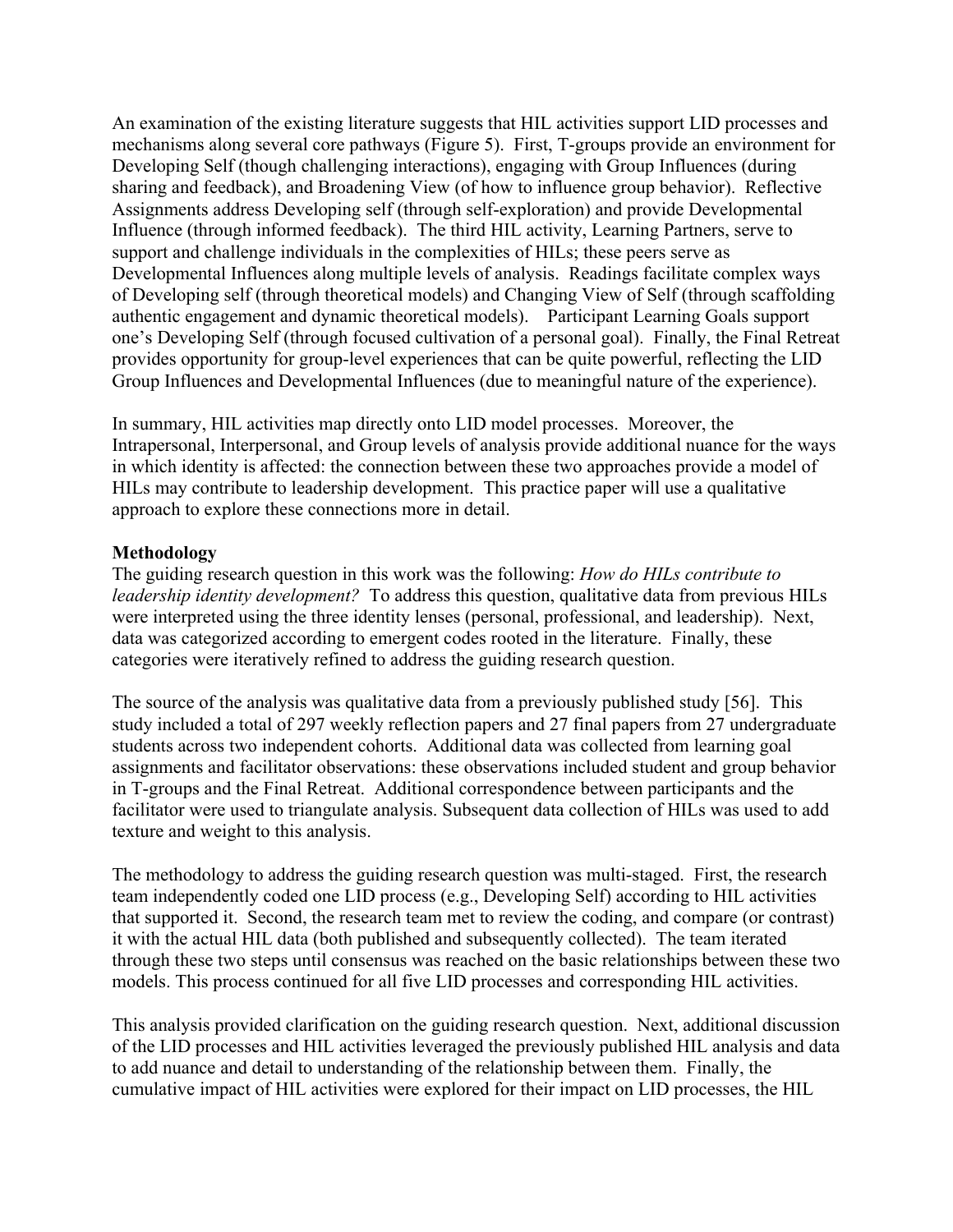three levels of analysis (i.e., intrapersonal, interpersonal, and group) were integrated into the findings, and divergent findings and limitations were identified.

# **Findings**

Analysis of the data provided rich insight into the relationship between HILs and leadership identity development. Categories of this analysis emerged primarily along the three Levels of Analysis of HILs (intrapersonal, interpersonal, and group). The analysis also detailed ways in which development was impacted across all Levels of Analysis. A total of 17 themes were categorized along these boundaries (five overall concepts, four for each Level of Analysis, Figure 6)



Figure 6: Findings summary, by levels of analysis

# *Overall HIL Impact*

Five core aspects of the HIL approach impacted development across all levels of analysis. These core aspects characterize the HIL experience and provide insight into and context surrounding the three levels of analysis: *Open structure, Process takes time, Reflection and feedback, Learning by doing, and Focus is not leadership*.

*Open structure* is the first of these core aspects. Because of the unscripted nature of T-groups, where students dictate both the content of discussion and the rules that govern engagement, the experience is truly learner centered. This characteristic empowers students to make meaning in authentic ways, reflectively engage with others, and take responsibility for group engagement thereby cultivating self-authorship. The impact of open structure is further supported by CoP arguments for meaningful, independent, and open-ended group experiences that include a co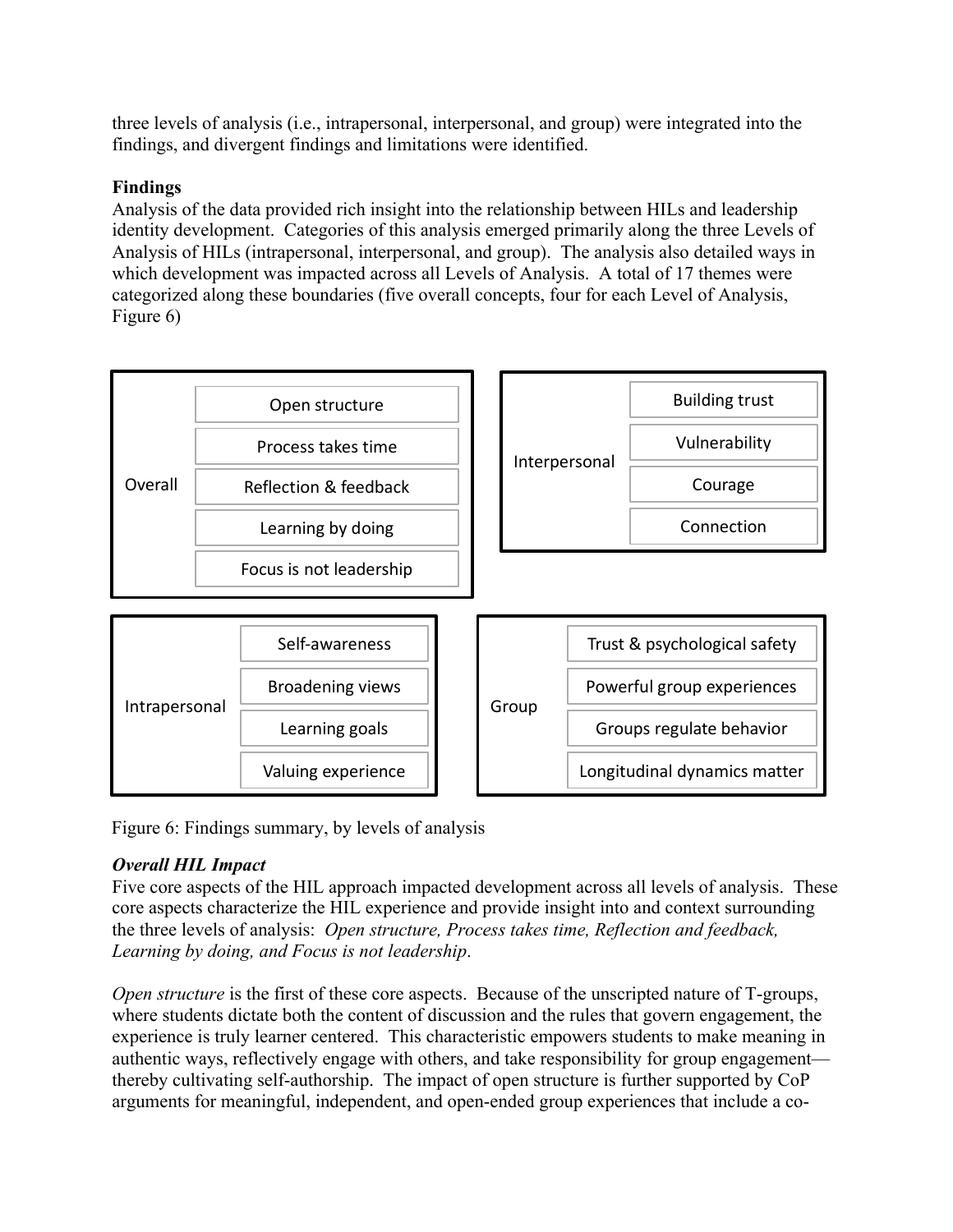participant rather than an external authority. Hence, the value of HIL's learner-centered environment is illuminated by personal and professional identity lenses.

Second, the identity *process take time*. An important characteristic of personal growth and identity is their longitudinal and dynamic nature. For example, self-confidence generally grows through HIL experiences, but this growth takes time. Growth occurs as confidence increases; feedback mechanisms and personal choices work together to cultivate courage and self-efficacy. Members also observe changes in the intrapersonal, interpersonal, and group-level vectors, due to the dynamic nature of identity development. This reflects the LID group influence of learning from membership continuity, where longitudinal experience in a group provides more nuanced understanding of the group and its development.

The third core aspect is *reflection and feedback*. Reflection is an essential component of selfauthorship development, and it is an important developmental influence in the LID model. The HIL combines intrapersonal reflection with facilitator and learning partner feedback to cultivate an authentic dialogue about emotional and cognitive topics. To aid this reflection, theoretical readings provide participants with vocabulary and scaffolding to make meaning of experiences in increasingly complex ways. In addition, the HIL model uses reflection in combination with other processes to cultivate a prescribed way of engagement that is authentic and accepting. For example, an important approach that facilitates this authentic engagement is called here-and-now communication. Participants use this technique to communicate feelings or thoughts that they are experiencing in the present moment, often based on environmental variables. This provides context for addressing specific interactions (usually tensions) in an honest, non-threatening way.

*Learning by doing* is the fourth core aspect of the HIL approach. As a lab, the explicit focus is on acting in and experimenting with group dynamics. Weekly T-groups, regular learning partner meetings, and the final retreat highlight the importance of learning by doing in the HIL. It should be noted that identity is based as much on an individual's beliefs and thoughts as on an individual's behaviors. Hence, acting is integral to growth: the LID model reflects this idea in self-development (Building self-confidence, Establishing interpersonal efficacy, and Applying new skills), Group Influences (Engaging in Groups), and Developmental Influences (Meaningful Involvement). Furthermore, the CoP model argues that meaningful engagement is important to a sense of belonging within a community.

Finally, HIL *focus is not leadership*; rather, the purpose is to develop a self-sufficient learning community, not unlike the expectations placed on the Professional Engineer. To this end, HILs have developed a cohesive literature base for guiding students through the complexities of intrapersonal, interpersonal, and group-based experiences. In contrast, the LID model directly addresses the development of a relational approaches to leadership: however, it only loosely outlines the mechanisms and environments that have been instrumental in that development. Hence, the LID model describes complex, personal processes (such as deepening self-awareness) in very vague and loosely defined terms. While this approach is necessary and useful in understanding overall leadership identity development, it leaves a large gap for educators to cross, should they want to intentionally cultivate more complex relational leadership development. On the other hand, HILs facilitate participant growth not only in basic interpersonal skills, but in expansive, authentic, here-and-now, respectful ways of engaging with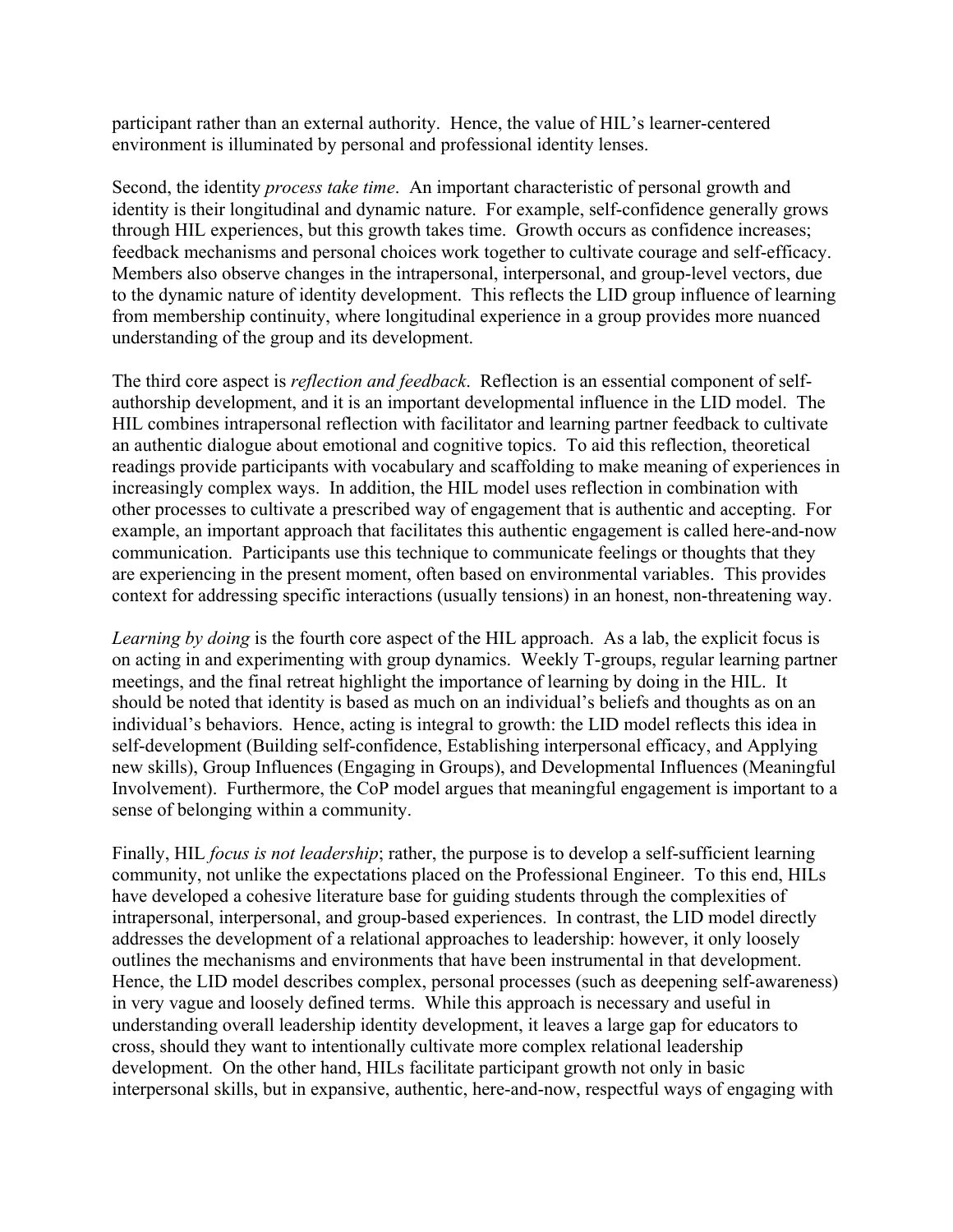others. In other words, while the HIL approach may largely omit leadership from its vocabulary and foci, it provides mechanisms for actively developing healthy modes of interaction. In turn, these are the very competencies required for effective relational leadership engagement. In sum, by focusing on self-awareness, authentic engagement, and intentional group culture, HILs cultivate a secure foundation upon which effective relational leadership can thrive.

## *Intrapersonal Level of Analysis*

The intrapersonal level of analysis is addressed by essential aspects of personal (i.e., selfauthorship), professional (i.e., sense of belonging), and leadership identity (i.e., Developing Self) frameworks. Four competencies emerged as particularly powerful when viewed through an identity lens: *Self-awareness growth, Broadening views, Accomplishing learning goals, and Valuing experience*. These correspond to multiple components of the LID model.

The first competency—*Self-awareness growth*—is a core focus of several HIL activities, and it is a building block for more advanced identity development. Through the regular reflection assignments, participants explore specific emotional and cognitive reactions to T-group experiences. Through feedback from the facilitator and learning partner, intrapersonal struggles may be explored in an environment of trust and empathy. Because of the student-centered focus of the reflection, authentic engagement and identity development is more likely [19]. Out-ofclass readings provide context and vocabulary for self-reflection, which are important mechanisms for identity growth [21] [23]. Most notably, the HIL promotes authentic engagement with others, where self-awareness functions as a supporting component of complex engagement practices. It should be noted that self-awareness growth as discussed here is somewhat different than the LID Changing View of Self; self-awareness is an explicit intentional focus, rather than an incidental realization related to the environment (as in change in self-view).

Second, *broadening views* characterize the developmental experiences of HIL participants. For example, participants expand their understanding of how to engage with others in meaningful ways, how to support others' vulnerability, and how to speak and listen in the here-and-now. Of particular note is that the HIL provides avenues for learning to think (via readings and feedback), feel (via reflection and T-group engagement), and behave (via T-group engagement and subsequent feedback) in more expansive ways. Again, broadening views differ from corresponding aspects of the LID model: the LID focuses on broadening view of leadership, while HILs explore broadening view of self-awareness, authentic engagement, and emotional regulation.

The third aspect of intrapersonal competencies is learning goals, which are self-initiated and often focused on internal growth. Readings often support these goals by providing vocabulary and scaffolding for complex ways of thinking, feeling, and acting. From there, discussion with learning partners clarifies and explores goals. Finally, experience in the T-groups provide the experience required to continue progress towards their learning goal. This aspect of the HIL leverages the importance of autonomy and self-directed learning in the continued cultivation of self-authorship. Moreover, it provides a learner-centered environment that empowers peers and adults as co-participants, rather than omniscient authorities that impose learning goals.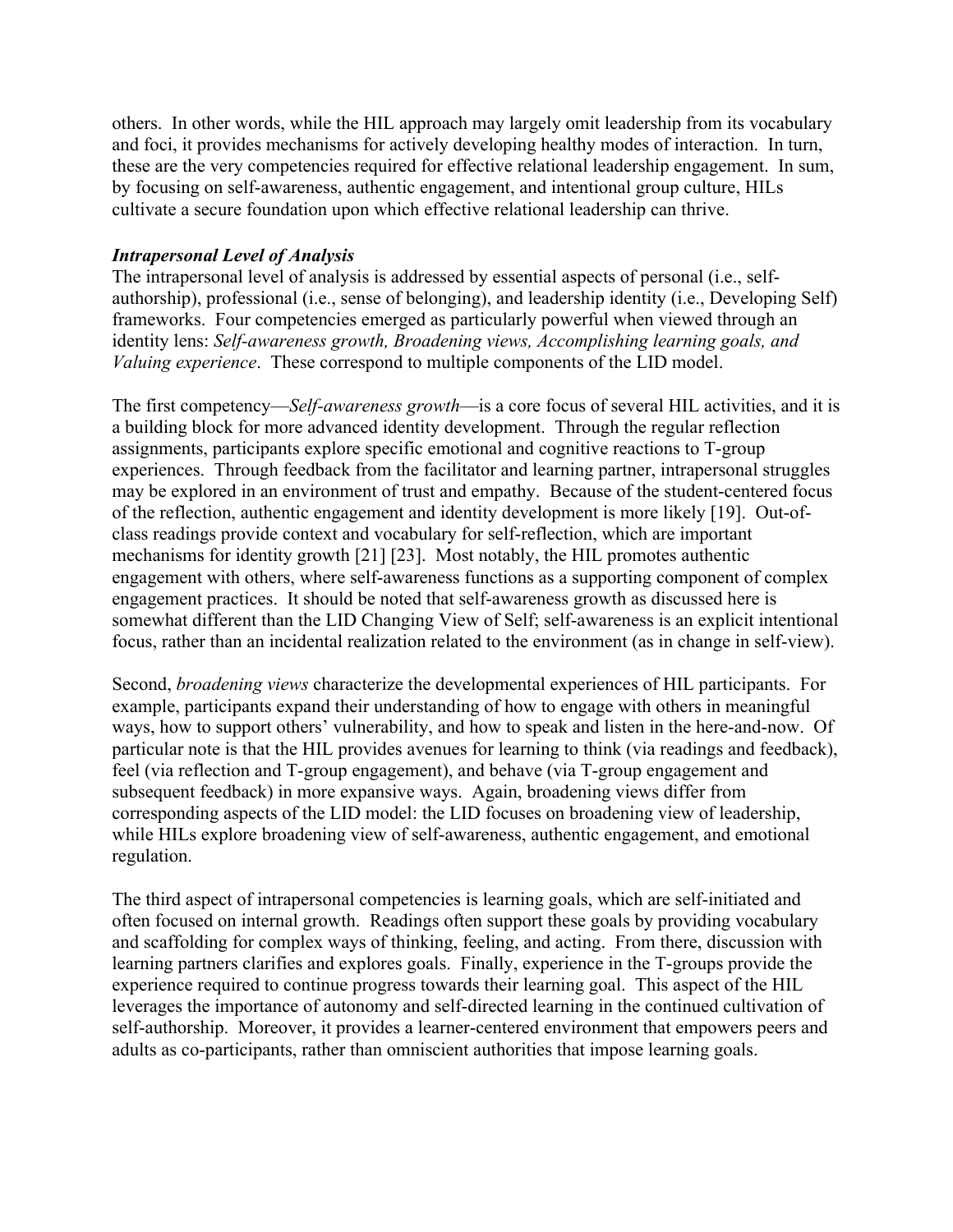Finally, HIL participants often report increased value for more expansive ways of thinking, feeling, and acting. As a result, students often want to bring the type of culture they've experienced in the HIL to other groups in which they participate. This reflects a shift in the value systems of the students, as they long for authentic engagement in other parts of life. In fact, this is such a common occurrence that the HIL readings directly address this phenomenon. [24]. Importantly, these new values align with the explicit objectives of the HIL. This is not entirely unlike LID's Expanding Motivation. In both situations, students make sense of their experiences in terms of passions or values (e.g., charity, justice, bigger mission). However, one difference is that the HIL explicitly focuses on particular values, whereas the LID model suggests that students create meaning that aligns with group stated goals. Either way, the importance of engaging in meaningful experiences is essential in identity development [19].

In summary, intrapersonal growth is a foundational aspect of overall development which is reflected in the focus of the HILs and LID models. Moreover, self-authorship and the CoP model emphasize intrapersonal growth as a defining aspect of identity and the starting point for development into more complex ways of knowing, feeling, and acting.

# *Interpersonal Level of Analysis*

The interpersonal vector describes the ways in which individuals interact with one another and is most visibly experienced in T-groups. The most influential processes in the interpersonal level of analysis are the following: *building trust, vulnerability received with value, moving from small acts of courage to authentic engagement,* and *feeling seen and known through connection*.

The first of these processes, *building trust*, occurs as students tentatively discuss aspects of their intrapersonal lives with learning partners and the facilitator. Through positive feedback and dialogue, trust in these individuals grows and strengthens. Eventually, individuals develop the self-confidence required to engage with the community in more vulnerable ways. This reflects perceived interpersonal efficacy in deep, meaningful modes of communication. In sum, trust is built through small acts of vulnerability being received in validating ways, meaningful feedback from others, and growth in self-confidence and interpersonal efficacy.

The process through which trust grows is the second influential aspect of the interpersonal vector: vulnerability received with value. Once students have grown along an intrapersonal vector, the next step is to engage with others in a way that reflects that growth. The research indicates that courage is the first step in interpersonal growth. T-groups provide a context for students to be exercise courage to be vulnerable. As students share, two things happen. First, they find out if they are valued by their peers. Second, peers are learning to listen empathetically and value others' existence. Hence, a student sharing provides opportunity for novice peers to value that student's vulnerability. At best, students handle both sides of the dialogue clumsily, but with good intention. From there, feedback and dialogue can scaffold more refined ways of engagement. In addition, learning partners provide a more intimate feedback mechanism on interpersonal experiences.

A third process follows from the process of increasing trust: *moving from small acts of courage to authentic engagement.* In an environment of increasing trust, participants are able to slowly experiment with self-disclosure. At first, all students play it safe, with only a handful taking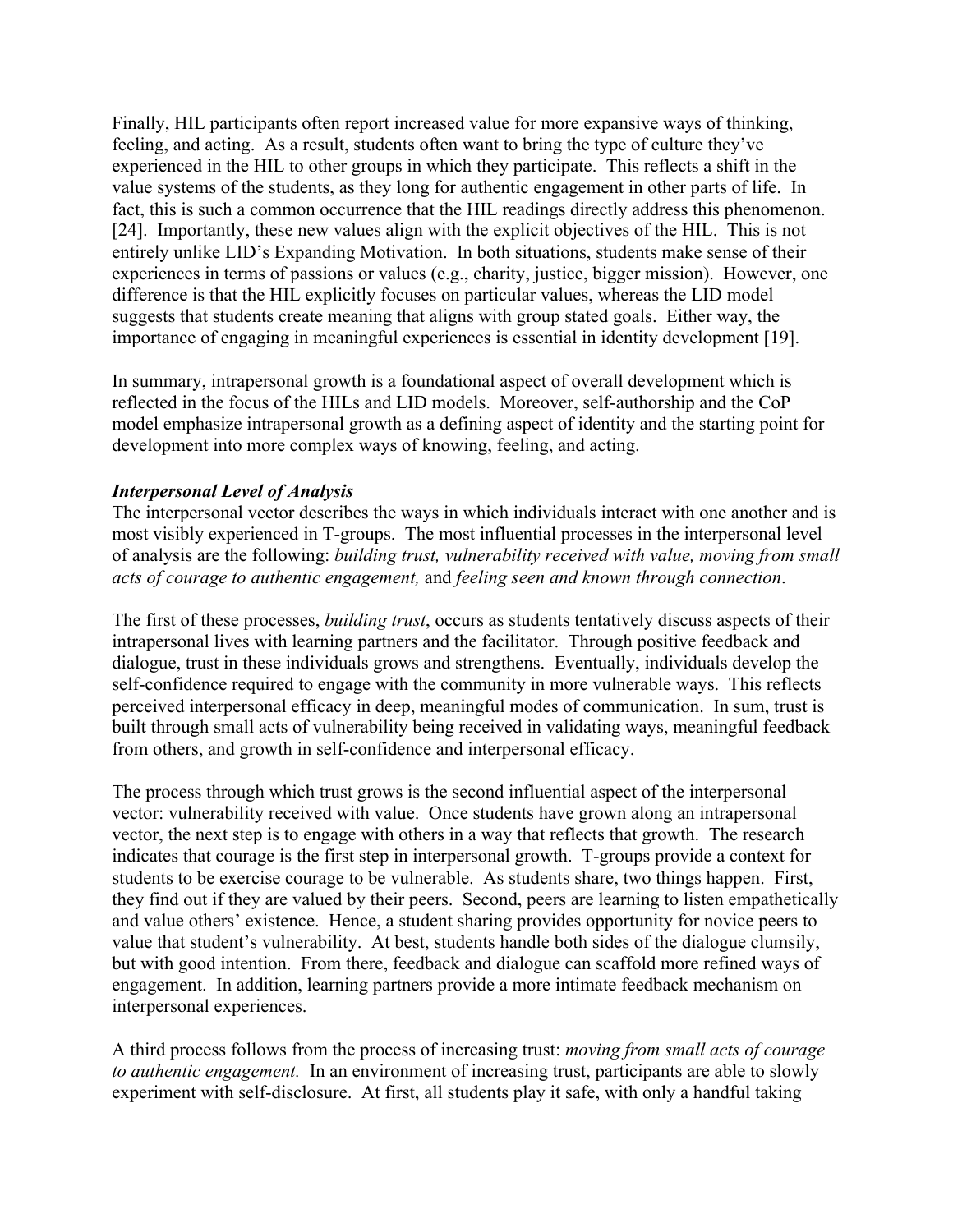even minimal risk. As they become more comfortable with introspection via reflective assignments, their internal dialogue becomes clearer. As the previous process outlines, feedback through the facilitator provides a safe space to accept and recognize their internal dialogue. This is further validated by reading sessions and facilitator modeling. Once interpersonal engagement begins down this virtuous cycle, small acts of courage become larger and larger, as selfconfidence builds. The cumulative effect of this process results in authentic engagement. While participants may experience this phenomenon in various degrees of depth and completeness, they often find authentic engagement rewarding and compelling.

The fourth component of the interpersonal vector is feeling seen and known through connection. This phenomenon is a meaningful outcome of authentic engagement; feeling seen and known is often reported by participants as a deeply rewarding experience that they take from HILs. Moreover, this experience is often a source of motivation for continued authentic engagement in environments outside of T-groups, as participants strive for deep connection with each other.s

## *Group-based Level of Analysis*

The group-based level of analysis emerges in both the LID model (e.g., Group Influences) and in HILs. This level of analysis describes phenomena observed at the group-level, such as hostility or psychological safety. Group-level phenomena result from dialogue between interpersonal behaviors and group acceptance (or denial) of behavior. This is the process by which group norms are created, maintained, and changed. Four core aspects of the group-based level of analysis impact this research: *trust leads to psychological safety, group experiences are powerful, groups help regulate behaviors*, and *longitudinal dynamics matter*.

First, *trust leads to psychological safety*. This trend may be described by revisiting the interpersonal level of analysis. Here, trust is built through small acts of courage leading to vulnerability. These small acts lead to a virtuous cycle when self-disclosure is received in ways that value the participant, thereby resulting in increased vulnerability and appreciation. Over time, this process of self-disclosure and validation becomes normative, leading to a group culture that values and provides psychological safety. This characteristic is important for authentic engagement, which culminates in particularly meaningful experiences during the circle of trust in the final HIL retreat.

As can be demonstrated by the presence of psychological safety, *group experiences are powerful*. Amongst many participants in HILs, the group culture provides a safe place to explore and cultivate one's intrapersonal domain. And it provides a context for meaningful connection with others in the interpersonal domain. In other words, meaningful experiences for participants are dependent on a group culture that supports and values individual self-disclosure and authentic engagement. It should be noted, however, that group cultures may also erode trust, leading to potentially destructive experiences. In other words, participants describe group-level experiences as formative in both positive and negative ways in the LID literature [11]. So, a caveat to the power that strong group cultures wield is that they may be either enriching or destructive.

Third, *groups help regulate behavior*. As normative practices emerge and solidify in a group, behaviors that conflict with these norms are addressed in through NTL readings and facilitator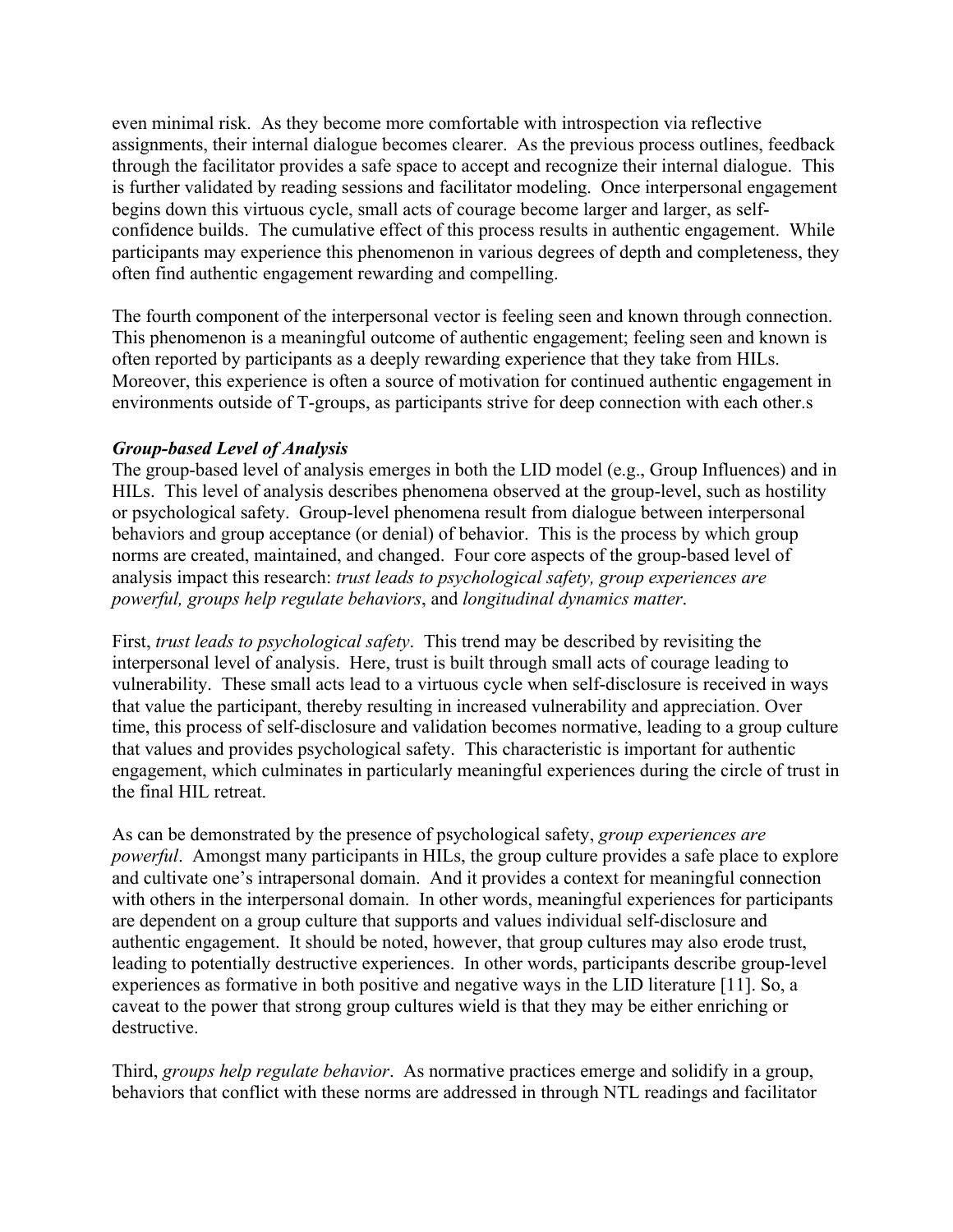modeling. As a result, there are explicit, broadly recognized mechanisms for addressing deviant behavior. For example, if an individual's outgoing style silences or marginalizes another member, the group is able to correct this behavior in a civil and honest way (e.g., by using straight talk or addressing covert processes). In sum, group-level actions regulate member behaviors to fit in acceptable boundaries, which can be a stabilizing process if group culture is intentional and well-informed.

Finally, the *longitudinal dynamics matter*. As previously presented, trust eventually leads to psychological safety. In addition, the development of interpersonal efficacy leads to increasingly complex and authentic engagement. Moreover, as members experience group-level phenomena, they also observe the ways in which it changes over the semester. This leads to an appreciation of the dynamic nature not only of the group, but of the individuals that comprise it. As a result, it is common for HIL participants to share a deep connection after the semester is over, as they have shared a mutually transformative experience.

In summary, every group has norms. The power of group interactions as a formative force is readily seen in the LID model, in both constructive and destructive terms. Because these interactions are so often formative, the authors of this paper believe that group-level interactions should be constructive for everyone, even if not easy. To this end, the HIL model provides a systematic approach for guiding and cultivating a group culture that regulates behaviors to support an environment of psychological safety, authenticity, and inclusion.

## **Development Summary**

In summary, a review of the six activities of an HIL provides insight into the many ways in which this approach cultivates personal development. An identity-based approach to understanding Human Interaction Labs illuminates the complex interactions that often contribute to intrapersonal, interpersonal, and group-level development. In addition, the types of growth seen in HILs parallel the types of experiences essential to developing a leadership identity. The growth reported by HIL participants may also be interpreted in terms of personal (selfauthorship) and professional (Community of Practice) identity theories. The harmony of these interpretive frameworks supports the argument that the types of competencies cultivated through HIL participation contribute to leadership identity development. While the focus of HILs do not include leadership, they do include almost every process and required skill for engaging in effective relational leadership.

# **Limitations**

The scope of this research means that there are a number of limitations to conclusions reached in this paper. In particular, selection of participation, operationalization variables, and scaling challenges all impact the application of the findings. First, the selection of the HIL participants was performed through interviews of undergraduate students who had voluntarily applied to this course. Because of the selection criteria (only 4<sup>th</sup> years students, alignment of student expectations with course objectives, emotional stability), the level of student commitment and skill development is likely stronger than many undergraduate students.

Second, operationalization variables impact experiences powerfully. This paper offers an analysis within the context of a semester-long HIL-based course. While triangulation of the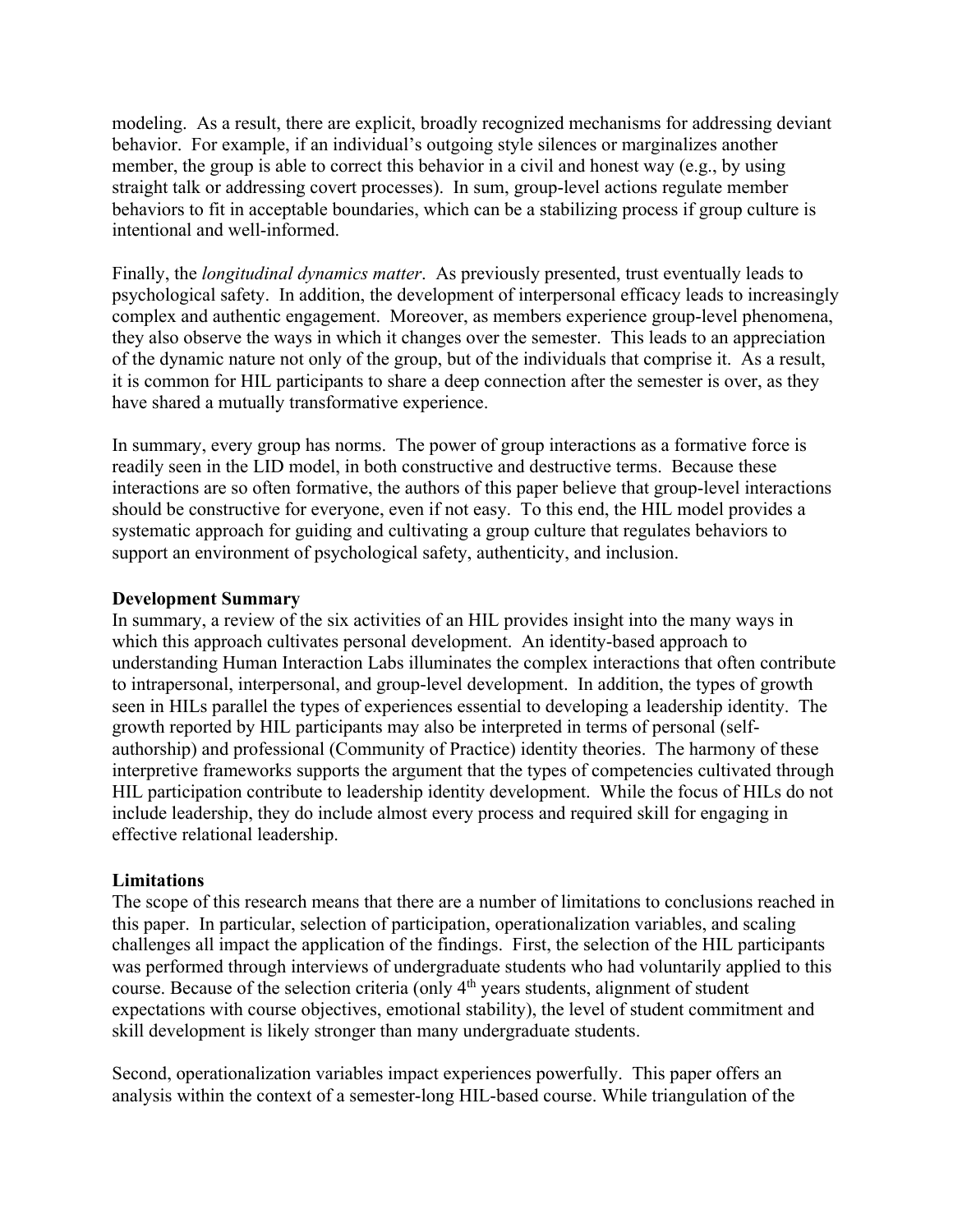longitudinal data (reflections) was conducted to ensure validity, a different course structure may greatly impact findings. Moreover, the T-Group method has a mixed reputation and is known to have caused great emotional distress in some participants [54] [55]. This emphasizes the extreme importance of using qualified and well-trained T-Group facilitators. A T-Group facilitator certification from NTL, Stanford, or another comparable institution should be a minimum requirement for a person who considers offering a T-Group based course.

Finally, several practical limitations exist for HIL that are not necessarily problematic with other formats. The T-Group methodology requires a small group size (approx. 12 students) as well as qualified and well-trained facilitators. This presents a major challenge to offering the course to a bigger number of students. Weekend retreat cost can pose an additional financial challenge. Facilitator training is resource intensive. And, facilitator workload can be high, as feedback is provided to each student after most sessions.

## **Conclusion and Implications**

This paper has presented how Human Interaction Labs cultivate core interpersonal competencies and identity. These competencies that are cultivated are essential for exercising relational leadership. More importantly, the quality of these competencies reflects values of HILs, such as authentic engagement and meaningful connection.

The Human Interaction Lab is a powerful approach to learning that is grounded in identity literature. This approach fills a need in the current state of engineering education: how to cultivate healthy, complex, and dignifying ways of engaging in professional community. This finding has implications for engineering educators striving to cultivate not only effective, but liberating, ways of leading amongst their engineering students.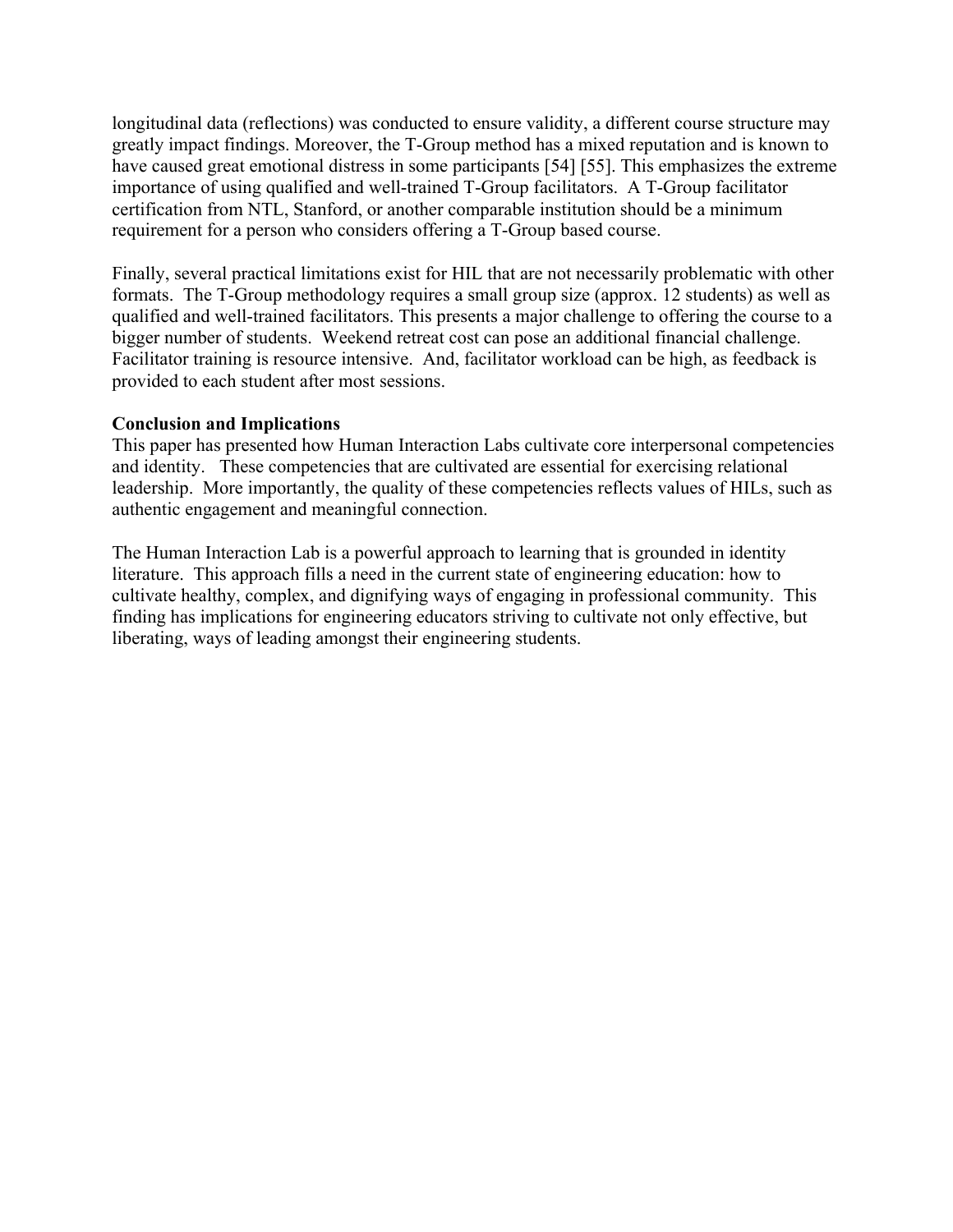### **REFERENCES**

- [1] J. V. Farr, S. G. Walesh, and G. B. Forsythe, "Leadership development for engineering managers," *Journal of Management in Engineering,* vol. 13, no. 4, pp. 38-41, 1997.
- [2] B. Van Knippenberg, D. Van Knippenberg, D. De Cremer, and M. A. Hogg, "Research in leadership, self, and identity: A sample of the present and a glimpse of the future," *The Leadership Quarterly,* vol. 16, no. 4, pp. 495-499, 2005.
- [3] C. J. Atman *et al.*, "Enabling Engineering Student Success: The Final Report for the Center for the Advancement of Engineering Education. CAEE-TR-10-02," *Center for the Advancement of Engineering Education (NJ1),* 2010.
- [4] E. Erikson, "Childhood and society," *New Y ork: N orton,* 1950.
- [5] K. L. Meyers, "Engineering identity as a developmental process," Purdue University, 2009.
- [6] J. E. Marcia, "Development and validation of ego-identity status," *Journal of personality and social psychology,* vol. 3, no. 5, p. 551, 1966.
- [7] O. E. Myers Jr and A. Beringer, "Sustainability in Higher Education: Psychological Research for Effective Pedagogy," *Canadian Journal of Higher Education,* vol. 40, no. 2, pp. 51-77, 2010.
- [8] R. Kegan, *The evolving self*. Harvard University Press, 1982.
- [9] M. B. Baxter Magolda, "Developing self-authorship in young adult life," *Journal of College Student Development,* vol. 39, no. 2, pp. 143-56, 1998.
- [10] G. O. Klemp, "Three factors of success in the world of work: Implications for curriculum in higher education," *Relating Work and Education: Current Issues in Higher Education, San Francisco, Jossey-Bass,* 1977.
- [11] S. R. Komives, J. E. Owen, S. D. Longerbeam, F. C. Mainella, and L. Osteen, "Developing a leadership identity: A grounded theory," *Journal of College Student Development,* vol. 46, no. 6, pp. 593-611, 2005.
- [12] D. V. Day, J. W. Fleenor, L. E. Atwater, R. E. Sturm, and R. A. McKee, "Advances in leader and leadership development: A review of 25 years of research and theory," *The Leadership Quarterly,* vol. 25, no. 1, pp. 63-82, 2014.
- [13] J. E. Dinh, R. G. Lord, W. L. Gardner, J. D. Meuser, R. C. Liden, and J. Hu, "Leadership theory and research in the new millennium: Current theoretical trends and changing perspectives," *The Leadership Quarterly,* vol. 25, no. 1, pp. 36-62, 2014.
- [14] J. P. Gee, "Identity as an Analytic Lens for Research in Education," *Review of Research in Education,* vol. 25, pp. 99-125, 2000, doi: 10.2307/1167322.
- [15] K. L. Tonso, "Engineering Identity," in *Cambridge handbook of engineering education research*, A. Johri and B. M. Olds Eds., A. Johri and B. M. Olds, Eds.: Cambridge University Press, 2014, ch. 14, pp. 267-282.
- [16] M. B. Baxter Magolda, "Teaching to Promote Holistic Learning and Development," in *Teaching To Promote Intellectual and Personal Maturity: Incorporating Students' Worldviews and Identities into the Learning Process. The Jossey-Bass Higher and Adult Education Series*, M. B. B. Magolda Ed.: ERIC, 2000, ch. 9.
- [17] J. P. Barber, P. M. King, and M. B. Baxter Magolda, "Long strides on the journey toward self-authorship: Substantial developmental shifts in college students' meaning making," *The Journal of Higher Education,* vol. 84, no. 6, pp. 866-896, 2013.
- [18] J. Lave and E. Wenger, *Situated learning: Legitimate peripheral participation*. Cambridge university press, 1991.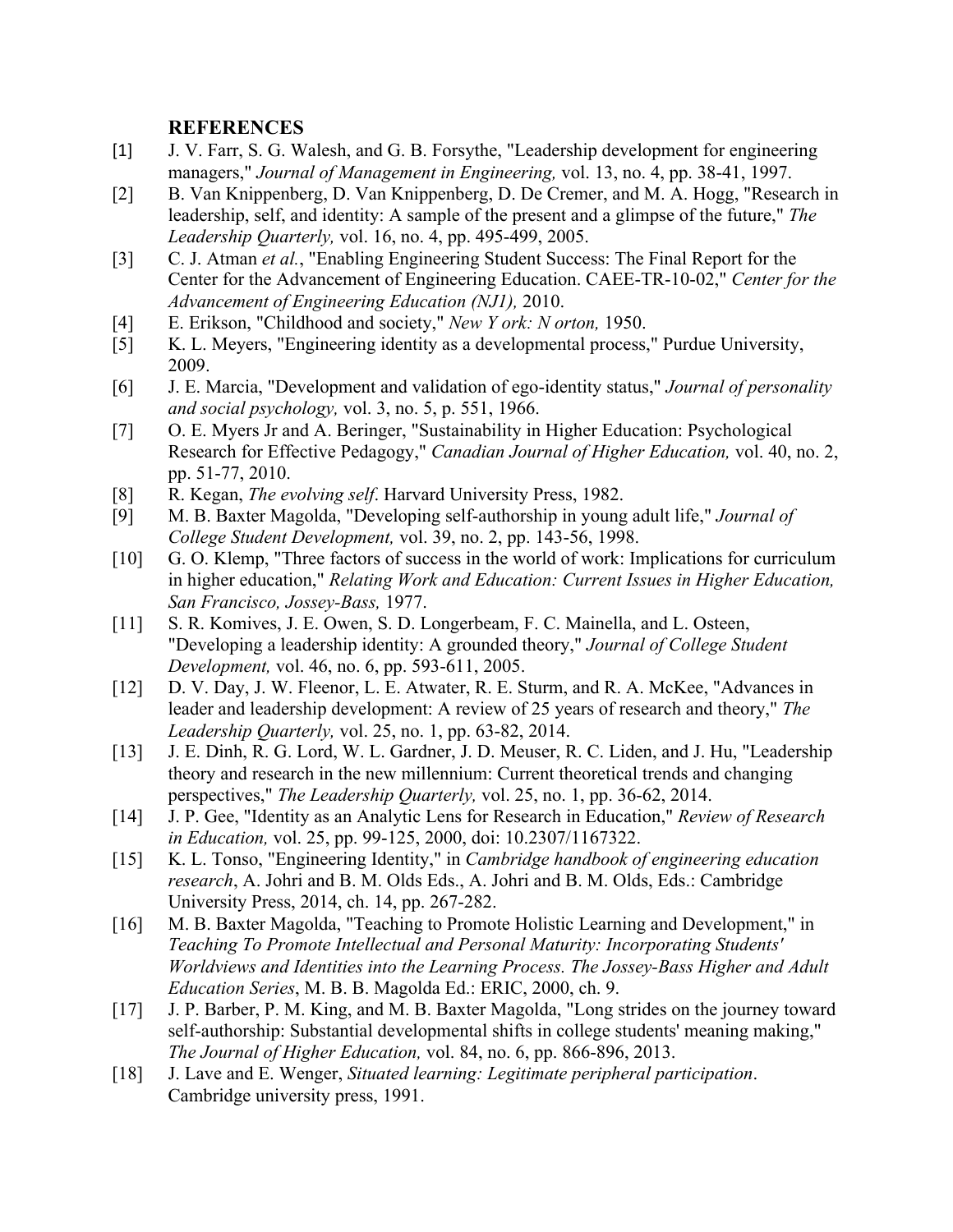- [19] E. Wenger, *Communities of practice: Learning, meaning, and identity*. Cambridge university press, 1998.
- [20] C. Rottmann, R. Sacks, and D. Reeve, "Engineering leadership: Grounding leadership theory in engineers' professional identities," *Leadership,* vol. 11, no. 3, pp. 351-373, 2015.
- [21] S. R. Komives, S. D. Longerbeam, F. Mainella, L. Osteen, J. E. Owen, and W. Wagner, "Leadership identity development: Challenges in applying a developmental model," *Journal of Leadership Education,* vol. 8, no. 1, pp. 11-47, 2009.
- [22] S. R. Komives, S. D. Longerbeam, J. E. Owen, F. C. Mainella, and L. Osteen, "A leadership identity development model: Applications from a grounded theory," *Journal of College Student Development,* vol. 47, no. 4, pp. 401-418, 2006.
- [23] A. L. Cooke, M. Brazzel, A. S. Craig, and B. Greig, Eds. *Reading book for human relations training*. NTL Institute for Applied Behavioral Science, 1999.
- [24] M. H. Freemantle, "Keller Plans in Chemistry Teaching," *Education in Chemistry,* vol. 13, no. 2, p. 2, 1976.
- [31] L. P. Bradford, "T-Group theory and laboratory method; innovation in re-education," 1964.
- [32] J. P. Campbell and M. D. Dunnette, "Effectiveness of T-group experiences in managerial training and development.," *Psychol. Bull.*, vol. 70, no. 2, p. 73, 1968.
- [33] R. P. Crosby, "T-group as Cutting Edge: Today? Really?," *OD Pract.*, vol. 45, no. 4, pp. 55–60, 2013.
- [34] R. T. Golembiewski and A. Blumberg, "Sensitivity Training and the Laboratory Approach: Readings about Concepts and Applications.," 1970.
- [35] S. Highhouse, "A history of the T-group and its early applications in management development.," *Group Dyn. Theory Res. Pract.*, vol. 6, no. 4, p. 277, 2002.
- [36] C. Seashore, "What Is Sensitivity Training?.," *News Rep. NTL Inst. Behav. Sci.*, vol. 2, no. 2, pp. 1–2, 1968.
- [37] C. Argyris, "T-groups for organizational effectiveness.," *Harv. Bus. Rev.*, 1964.
- [38] "Interpersonal Dynamics," *Stanford Graduate School of Business*. https://www.gsb.stanford.edu/experience/learning/leadership/interpersonal-dynamics (accessed Mar. 21, 2019).
- [39] P. Salovey and J. D. Mayer, "Emotional intelligence," *Imagin. Cogn. Personal.*, vol. 9, no. 3, pp. 185–211, 1990.
- [40] S. C. Clark, R. Callister, and R. Wallace, "Undergraduate management skills courses and students' emotional intelligence," *J. Manag. Educ.*, vol. 27, no. 1, pp. 3–23, 2003.
- [41] D. Goleman, *Emotional intelligence*. Bantam, 2006.
- [42] S. Jensen, C. Kohn, S. Rilea, R. Hannon, and G. Howells, "Emotional intelligence: A literature review," *Univ. Pac. Dep. Psychol. Retrieved Novemb.*, vol. 20, p. 2012, 2007.
- [43] A. Khalili, "The role of emotional intelligence in the workplace: A literature review," *Int. J. Manag.*, vol. 29, no. 3, p. 355, 2012.
- [44] R. J. Emmerling and D. Goleman, "Leading with Emotion Emotional intelligence predicts success," *Leadersh. Excell.*, vol. 22, no. 7, p. 9, 2005.
- [45] M. J. Fambrough and R. Kaye Hart, "Emotions in leadership development: A critique of emotional intelligence," *Adv. Dev. Hum. Resour.*, vol. 10, no. 5, pp. 740–758, 2008.
- [46] J. M. George, "Emotions and leadership: The role of emotional intelligence," *Hum*. *Relat.*, vol. 53, no. 8, pp. 1027–1055, 2000.